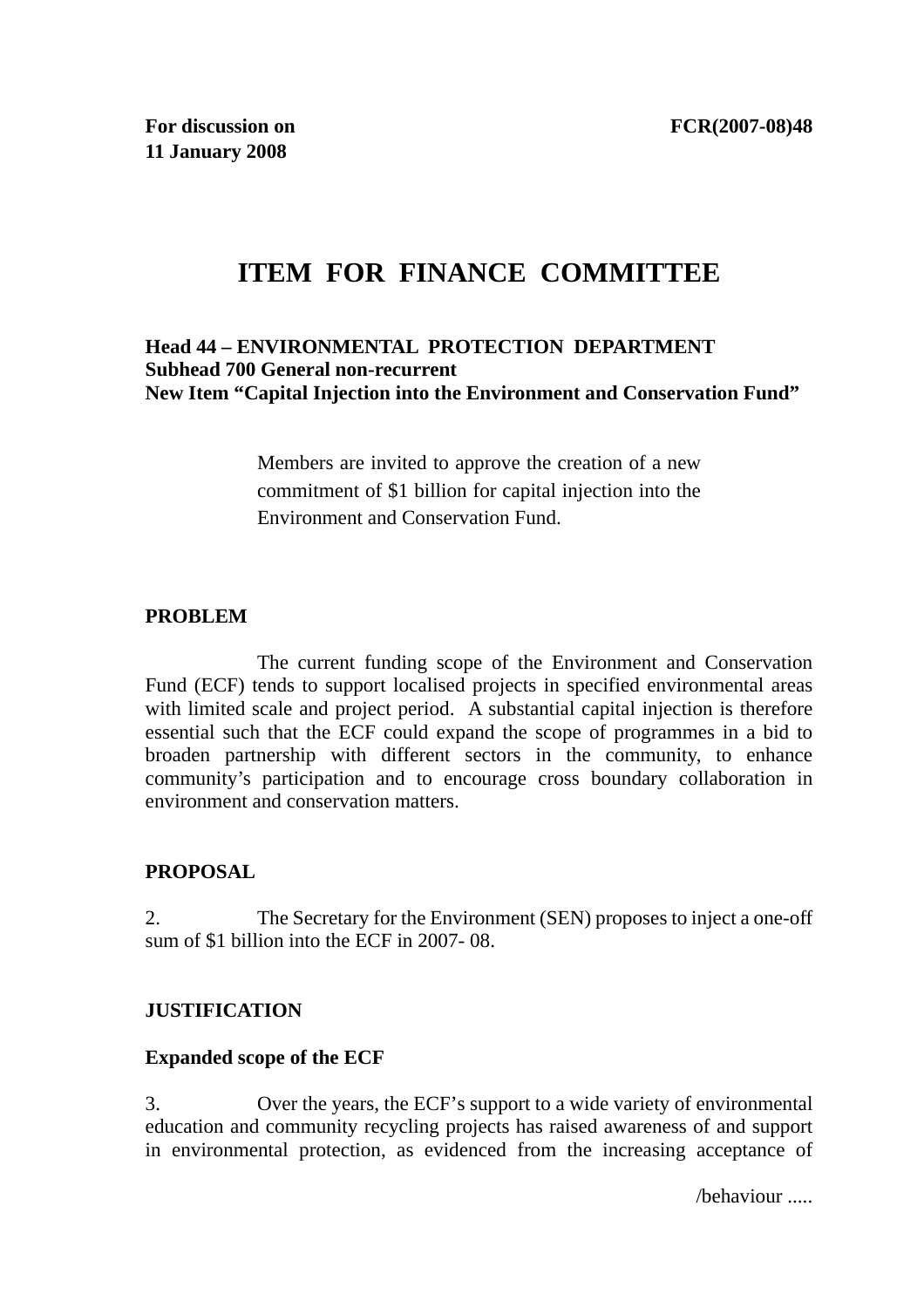behaviour changes for environmental causes. In general, the public nowadays is more prepared to join hands with the government to take part in cleaning up the environment. A good indicator is the district-wide recovery rate of municipal solid waste, which has increased from 34% (1.8 million tonnes) in 2000 to 45% (2.8 million tonnes) in 2006. Another notable change is the wider acceptance of the polluter pays principle. However, under the current funding scope, the ECF tends to support rather small scale, short term and localised projects. This may have substantially constrained the ability of the Fund to support worthwhile projects which require a sustained programme or installation of environmental facilities to achieve desired impacts and which involve cross-boundary collaboration.

4. Environmental protection and nature conservation have become issues of increasing public concern in recent years. While the Government is committed to providing good quality living environment to the public through various environmental policies and programmes, participation from different sectors of the community to adopt environmental and conservation practices in their corporate strategies and lifestyles are essential in enhancing the quality of the environment. A substantial injection of funds to the ECF will boost support and participation of the community on environmental protection and nature conservation. With some enhancement to the operation of the ECF, the injection of funds will go a long way in attracting more applications of innovative, worthwhile, larger scale and longer term projects as well as various cross-boundary collaboration programmes which can help address regional environmental problems.

5. To encourage participation in concerted promotional efforts on environmental protection and conservation, we recommend that priority programme areas be identified for reference of the potential applicants. We have sought the views of the ECF Committee and initially identified the following programme areas –

- (I) Territory-wide educational and community involvement campaigns on environmental protection;
- (II) Technology transfer from professional institutions to practitioners to enhance environmental performance of industrial process;
- (III) Minor works projects to demonstrate and promote energy efficiency and conservation and waste reduction; and
- (IV) Regional and international policy and technology conferences to promote exchanges amongst professional bodies on latest developments and best practices on environment and conservation matters.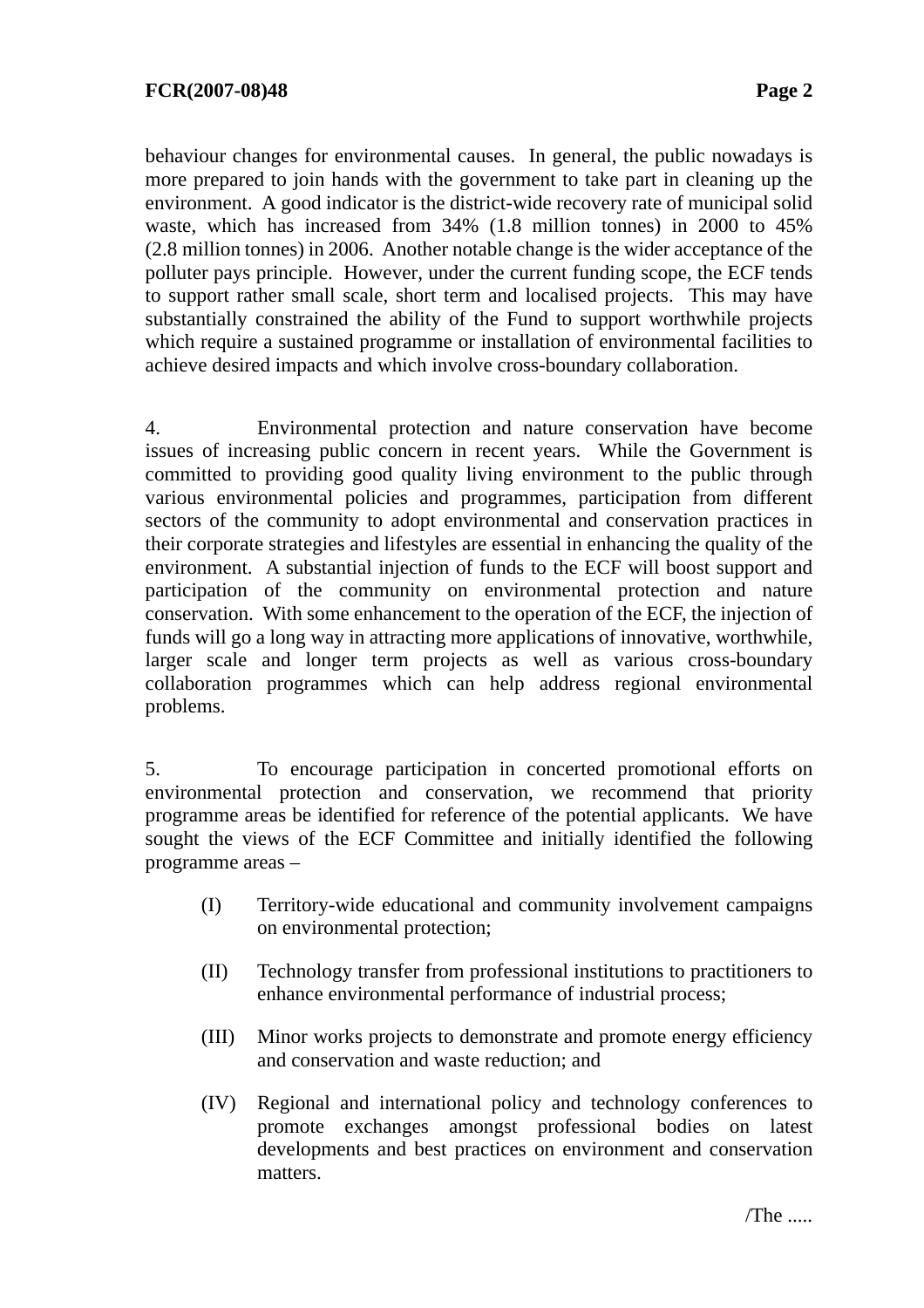The ECF Committee will review these programme areas from time to time in the light of the current environmental issues that the community attaches priority to and having regard to the Government's policy initiatives.

# *Educational and Community Involvement Campaigns on Environmental Protection*

6. Solutions to environmental problems are not simply a matter of applying pollution control/prevention or cleaner production technology and enforcement through legislation. While the Government will continue to spare no efforts in tackling environmental problems, protecting the environment needs the awareness and participation of every member of the public. It requires individual in the community to acknowledge that each of us contributes to the problems for the environment, and that each of us must prepare to contribute to the solutions.

7. It is encouraging to see that, over the years, environmental protection has evolved from a slogan to a mindset change that affects people's habits and choices. To move further ahead towards protecting the environment, we hope the enhanced ECF would engage different sectors of the community to implement environmental education campaigns and programmes which could reach into people's daily lives and stimulate behavioural changes. For instance –

- (a) joint projects with district councils for wider understanding of environment issues and solutions through briefings, seminars, information exchanges, study visits locally and outside Hong Kong;
- (b) development of informative and interactive tools, guidebooks or packages to help promote awareness of environmental impacts brought about by individual behaviours in daily lives and encourage adoption of greener lifestyles;
- (c) recognition schemes for various sectors to honour green practices and commitment to environmental protection such as reducing carbon dioxide emissions; and
- (d) greening projects in collaboration with professional bodies and local and community organisations to help increase the capacity of carbon dioxide absorption, thereby reducing the negative impact of our local green house gas emissions.

/*Technology* .....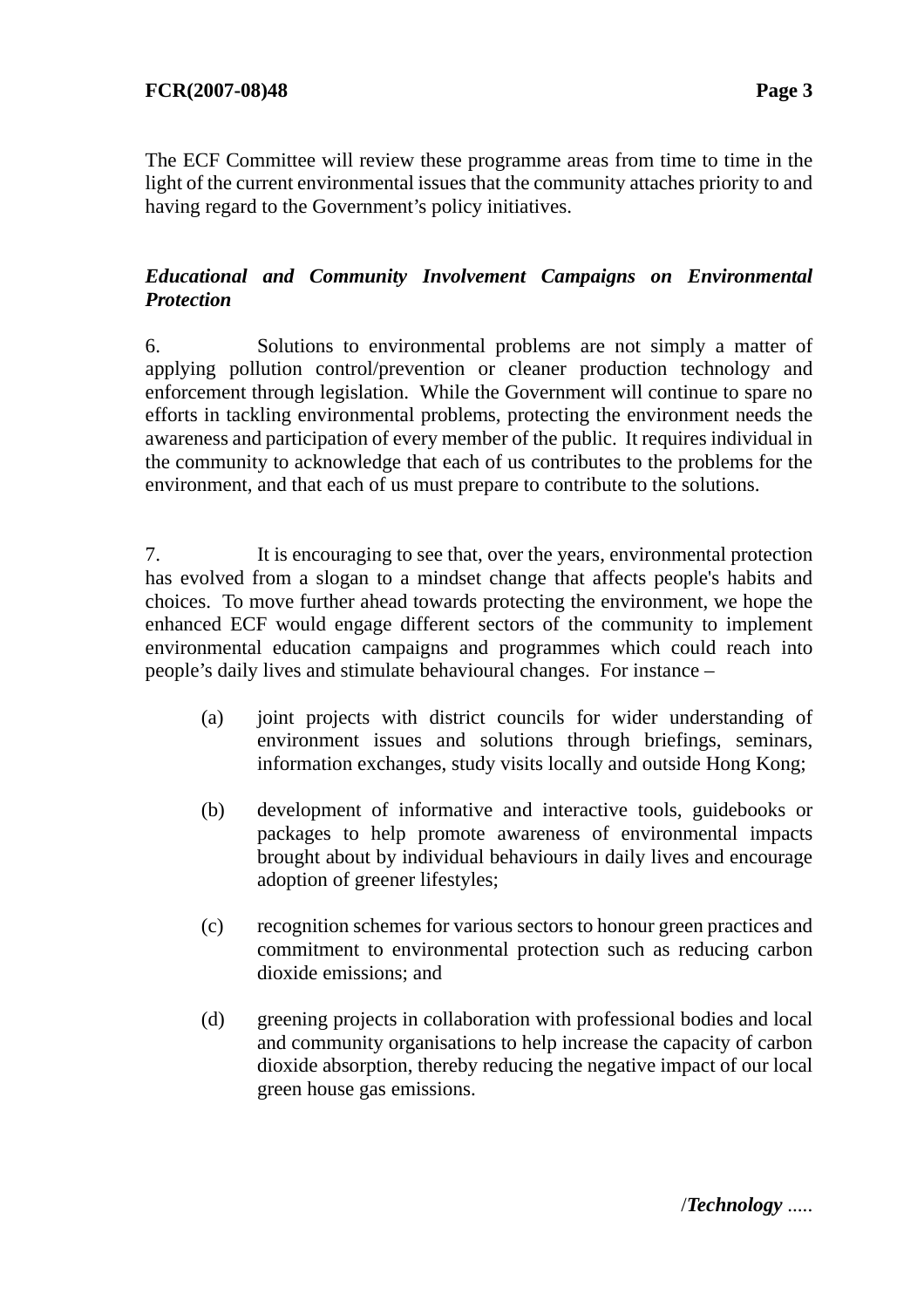#### **FCR(2007-08)48 Page 4**

# *Technology Transfer to Practitioners*

8. With the tightening up in environmental legislation and the growing concerns on the pollution discharged and nuisances caused by different industrial processes, there is an increasing need to encourage collaboration between industrial groups and the research community to promote and adapt new nuisance abatement technologies. Other than the development of new technologies locally, we will also encourage the adoption of new technologies or concepts introduced by other countries. The opportunities will further develop research capacity, promote innovation, cooperation and knowledge transfer between the research community and industrial groups in application of clean technologies at operational phases.

9. In this connection, it is noted that pollution, in particular air and water pollution, respects no boundary, and the scope of projects to be funded under the ECF should be expanded to cover cross – boundary pollution and abatement measures. To address such regional environmental issues, we will support collaboration programmes among universities, research institutions and the industrial sector in developing innovative technologies to tackle pollution problems generated by different operation processes. The outcome of such abatement measures will be disseminated and become a model for similar trade to follow in Hong Kong as well as in the Pearl River Delta Region (PRD).

# *Minor Works*

10. Necessary hardware (such as recycling bins, composting machines, solar panels, etc) could be crucial and inductive in stimulating sustained behavioural changes. We will provide funding to schools and non-profit-making organisations to purchase and install equipment and environmental facilities in their premises in a bid to promote energy efficiency and saving, or waste reduction and treatment or recycling –

- *at school level* installation of green features at their campus including demonstration set up on renewable energy, small scale composting facilities of food waste, green roofs and other greening features, waste minimisation, source separation and recycling systems, washing and related facilities for the implementation of green lunch, interactive models in environmental corners, etc.
- *at community level* provision of facilities as appropriate to enhance the current source separation of wastes programme in all housing estates.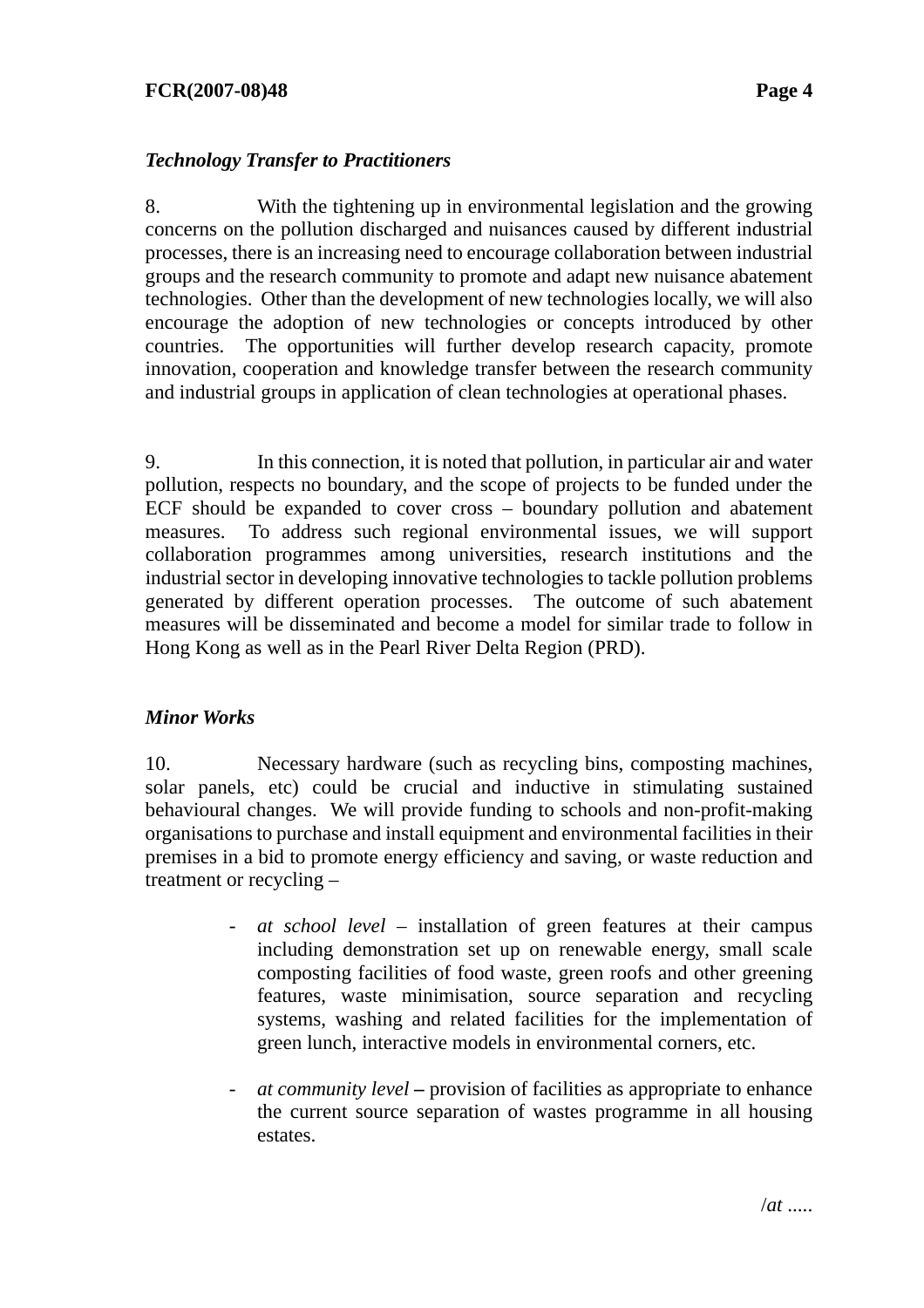- *at institutional level –* installation of microgeneration technologies (including solar photo-voltaics, wind turbines, solar thermal hot water, bio-energy and fuel cells etc.) as well as replacement of energy saving equipment (including energy saving light bulbs, T5 florescent tubes, movement sensors, etc.) in the community buildings of non-profit making organisations.

# *Regional and International Conferences and Joint Studies*

11. To raise HKSAR's profile as a leading green city, we will encourage local universities, research institutions and professional bodies to jointly organise with their regional/international counterparts high level seminars and conferences to facilitate exchange of best practices, expertise and experience on environmental issues. In addition, collaborative studies on common environmental issues which are of direct and major concern to Hong Kong and to the PRD can also be supported. This would help promote collaboration among Hong Kong, Guangdong and other Mainland provinces for better understanding, managing and solving common environmental problems. The ECF is open to applications from local non-profit making bodies and projects organised by eligible local bodies which partner with institutions outside Hong Kong can also be supported.

# **Enhancement to the operation of the ECF**

#### *A theme based approach*

12. Project proponents are encouraged to focus on specific theme(s) which support the priority programme areas as identified and promulgated by the ECF Committee. Interested applicants would be given more information on the efforts the Government is taking in tackling environmental issues such that the projects could not only help the public gain better understanding on Government's initiatives but also help the Government gauge public response on the implementation of environmental policies. In order to encourage innovation from the community, project proponents who would like to seek funding support from the ECF to projects on areas outside those identified by the ECF can still come forward and their applications will be considered on their own merits.

# *An outcome based approach*

13. Project proponents are also required to adopt an outcome based approach by placing more emphasis on the benefits and deliverables of the projects. Although not all environmental benefits could be quantified, the projects would be

/vetted .....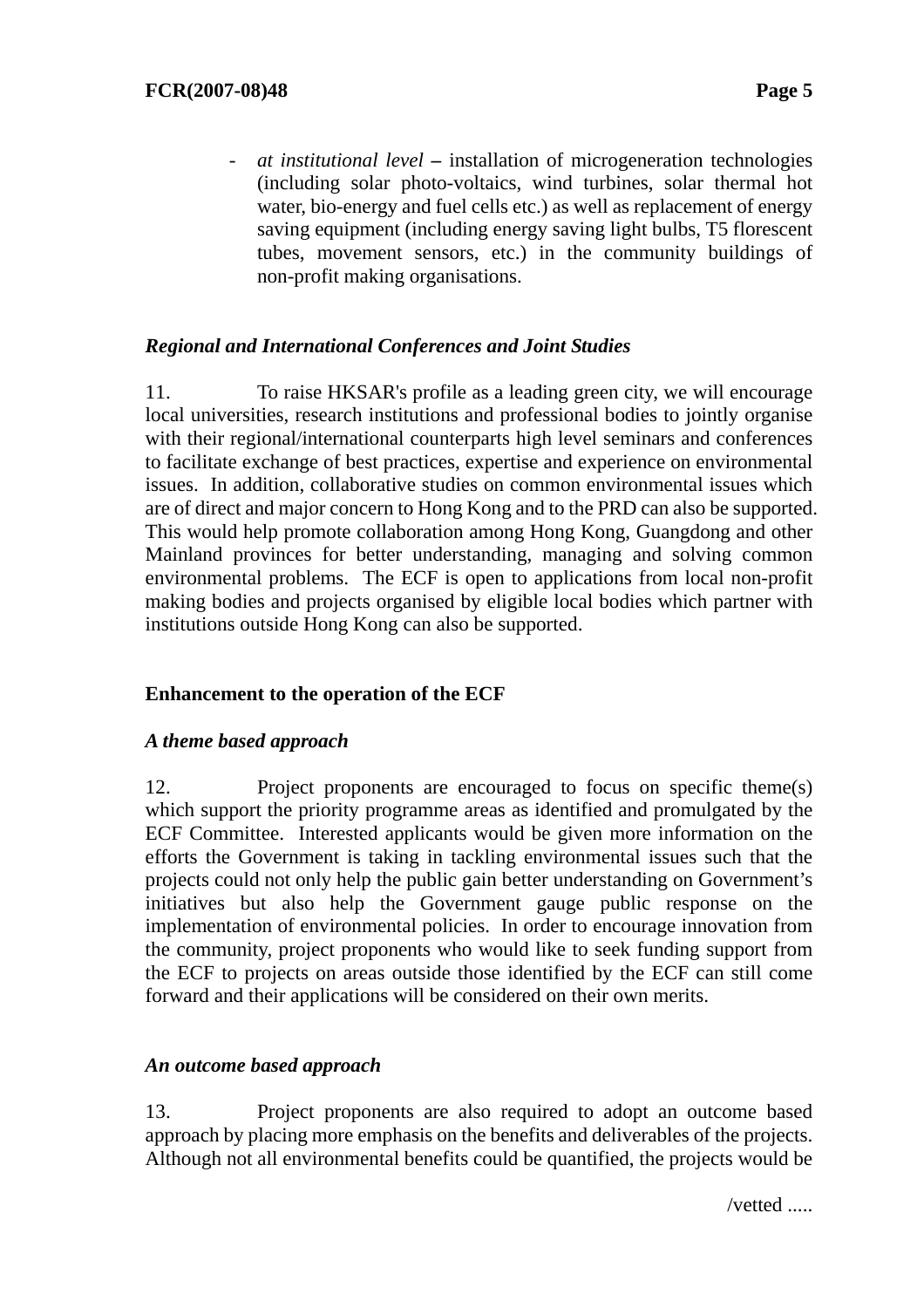vetted and monitored against the specific targets set and the expected demonstrable outcomes as far as practicable. In addition, recipients of funding support may also be required to include experience sharing sessions as part of their deliverables in a bid to facilitate knowledge transfer among interested applicant parties and help roll out similar worthwhile projects in different sectors in the community.

# *Evaluation on the effectiveness of projects*

14. To ensure prudent and proper use of funds on worthwhile projects, evaluation on the effectiveness of projects is essential. The evaluation results provide not only useful reference to the ECF Committee and its Vetting Sub-committees in vetting similar projects, but also guidance to applicants in making enhancements to project proposals of similar nature. Currently, all ECF funded projects are subject to evaluation of effectiveness, where applicable, against performance indicators including, but not limited to –

- (a) number of headcounts, schools, students, companies, buildings or households participating in the programmes;
- (b) number of volunteers recruited or trained;
- (c) number of local community organisations involved;
- (d) types and quantities of recyclables collected;
- (e) quantities of refuse reduced or electricity saved;
- (f) number of research papers published;
- (g) technologies transferred to practitioners;
- (h) media coverage on the programmes; and
- (i) increase in environmental awareness (by conducting pre- and postproject questionnaire survey with participants.)

Some examples of past projects to illustrate the assessment on effectiveness are listed at Enclosure 1. The ECF Committee would continue to monitor the effectiveness of the projects vigorously and provide overall evaluation of the effective operation of the Fund in its annual Trustee Report to the Legislative Council (LegCo) as appropriate. Encl. 1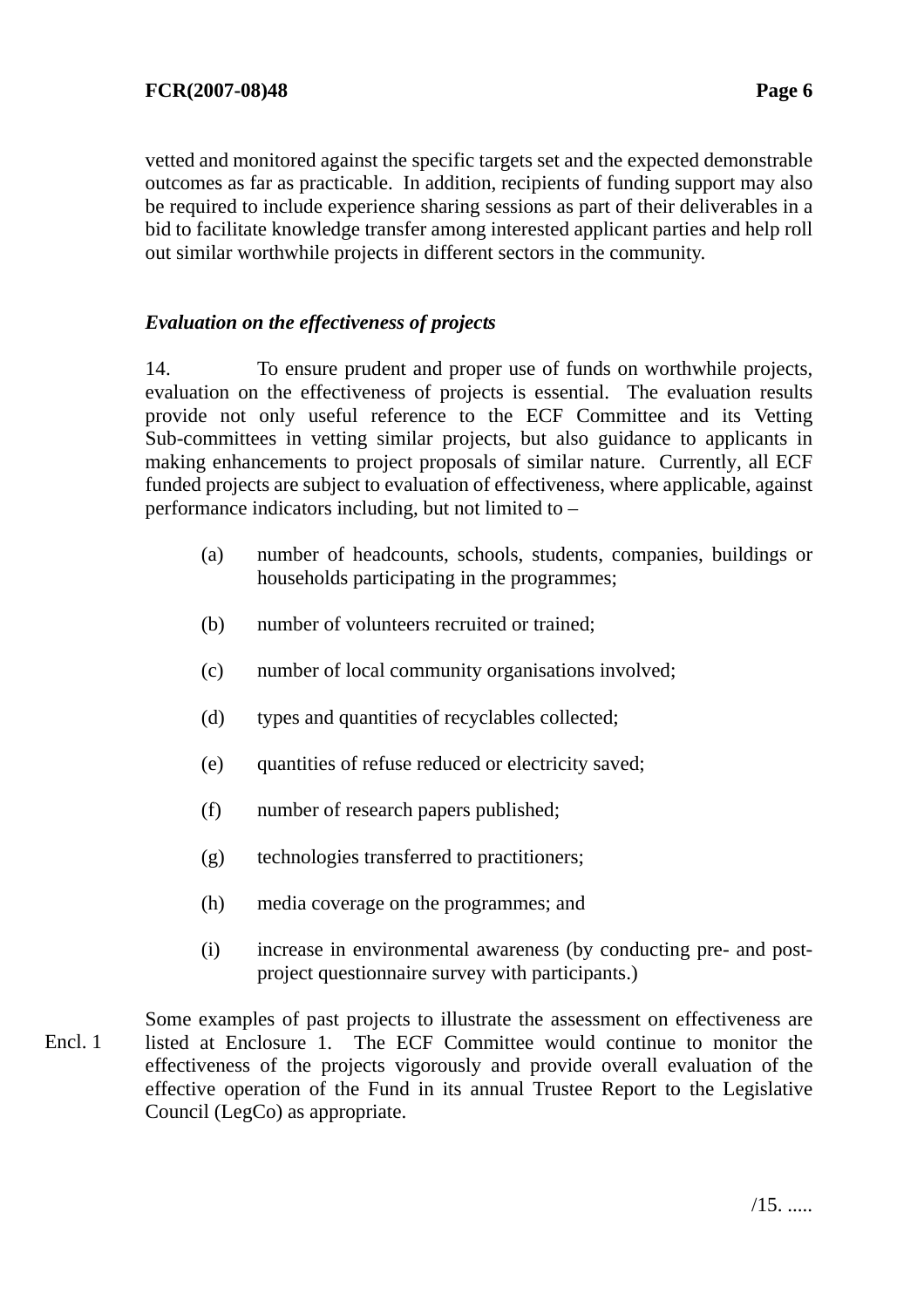15. Small scale works projects (e.g. green roofing works and installation of environmental facilities such as solar panels) proposed to be supported under the expanded scope of the ECF are not one-off in nature and have to be implemented in a continuous manner after the completion of project period. Applicants of this type of projects have to undertake the responsibility of implementing and maintaining these facilities in the long run with a view to achieving sustainable positive impact on the environment. We will therefore introduce post-implementation review on the effectiveness which is particularly important and essential for this type of projects.

# *Enhancing the control mechanism*

16. In a bid to achieve the expected outcome and impacts, projects are currently monitored under a comprehensive mechanism which, in addition to surprised checks, imposes stringent requirements on reporting, procurement of goods and services, auditing, etc. The existing vetting and control mechanism is set out in Enclosure 2. In view that the funding amount to be granted per application will become more substantive, further enhancement to the existing monitoring mechanism is necessary. This will be developed by the ECF Committee and the advice of Independent Commission Against Corruption and the Audit Commission will be sought. If necessary, a new and dedicated vetting and monitoring committee with representatives from relevant departments to provide technical support will be set up to consider applications under the new category of minor works projects.

# *Partnership with potential collaborators*

17. Public engagement, which forms an integral part in the promotion of environmental protection, could be achieved through partnership with targeted groups and associations. To this end, we will adopt a more proactive approach in identifying potential collaborators, which include social service organisations, education, professional and the business sectors, green groups to take on projects which could bring about noticeable and widespread impact on the community.

# *Administrative support to the enhanced ECF*

18. To ensure the smooth administration of the enhanced ECF in a sound and effective manner, we will further enhance the vetting and monitoring mechanisms and strengthen the administrative and professional support to the ECF Committee and its vetting subcommittees, particularly to cope with the increased workload in vetting, monitoring and post-implementation review of projects. Additional administrative and professional staff would be needed and the provisions will be met from within the operating expenditure envelope of the Environmental Protection Department (EPD).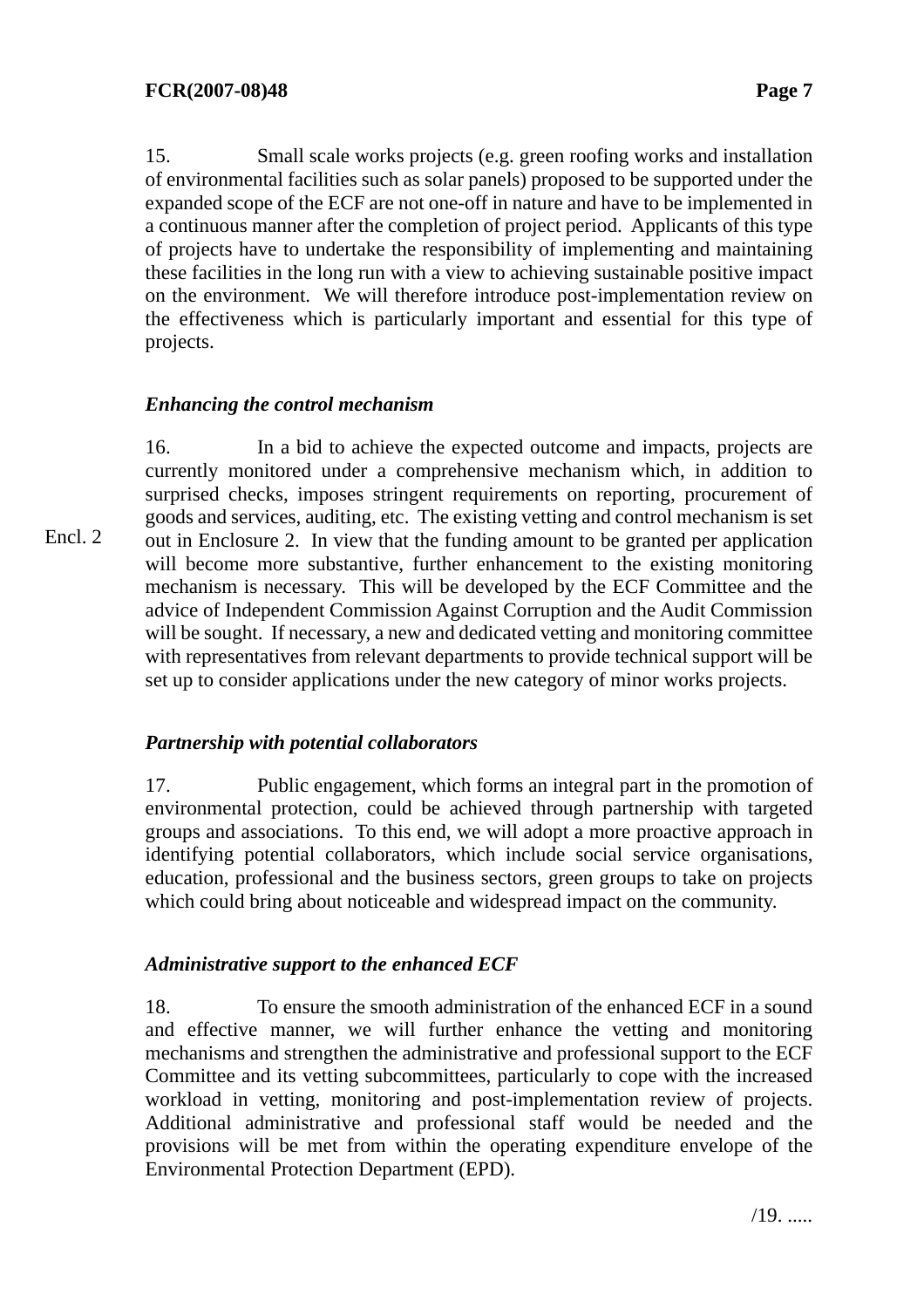# **FINANCIAL IMPLICATIONS**

19. Subject to Members' approval of this proposal, the \$1 billion will be injected into the ECF in 2007-08. The annual costs of around \$5 million for additional administrative and professional support to the ECF Committee will be absorbed by the EPD. There will be no other additional recurrent cost.

# **INVESTMENT CRITERIA**

20. The ECF Ordinance empowers SEN to invest moneys of the ECF. Professional persons and financial institutions will be hired to assist SEN in better managing the Fund given the sizable injection of funds, and the cost of which will be charged to the ECF as allowed in the ECF Ordinance. The interests and investment returns will be retained in the ECF.

# **PUBLIC CONSULTATION**

21. We consulted the Environmental Campaign Committee (ECC) and ECF Committee on 18 October and 8 November 2007 respectively. Members supported the proposed injection to the ECF and the associated enhancement to its operation. We also consulted the LegCo Panel on Environmental Affairs at a meeting on 26 November 2007 (Paper CB(1)283/07-08(05)). Members in general indicated no objection to the proposed injection, while requesting supplementary information on (i) evaluation of the effectiveness of projects; (ii) a breakdown of budgets of the projects implemented by the ECC as listed in Annex C (Item 122 to 135) of the Panel Paper; and (iii) membership lists of the ECF and ECC. A supplementary note was subsequently issued to the Panel on Environmental Affairs on 12 December 2007 for Members' information (Paper CB(1)431/2007-08 (01)).

22. We have also started liaison with professional bodies and the relevant Government Bureaux and Departments (such as the Education Bureau, the Electrical and Mechanical Services Department, Architectural Services Department, etc.) which will play a key role in offering technical advice and support to the administration of the enhanced ECF. To ensure that the expanded scope of the ECF will not overlap with those of other similar funds such as the Quality Education Fund, Sustainable Development Fund, Innovation and Technology Fund, etc., we will also maintain close liaison with the relevant Government Bureaux and Departments which administer these funds in processing applications under the ECF.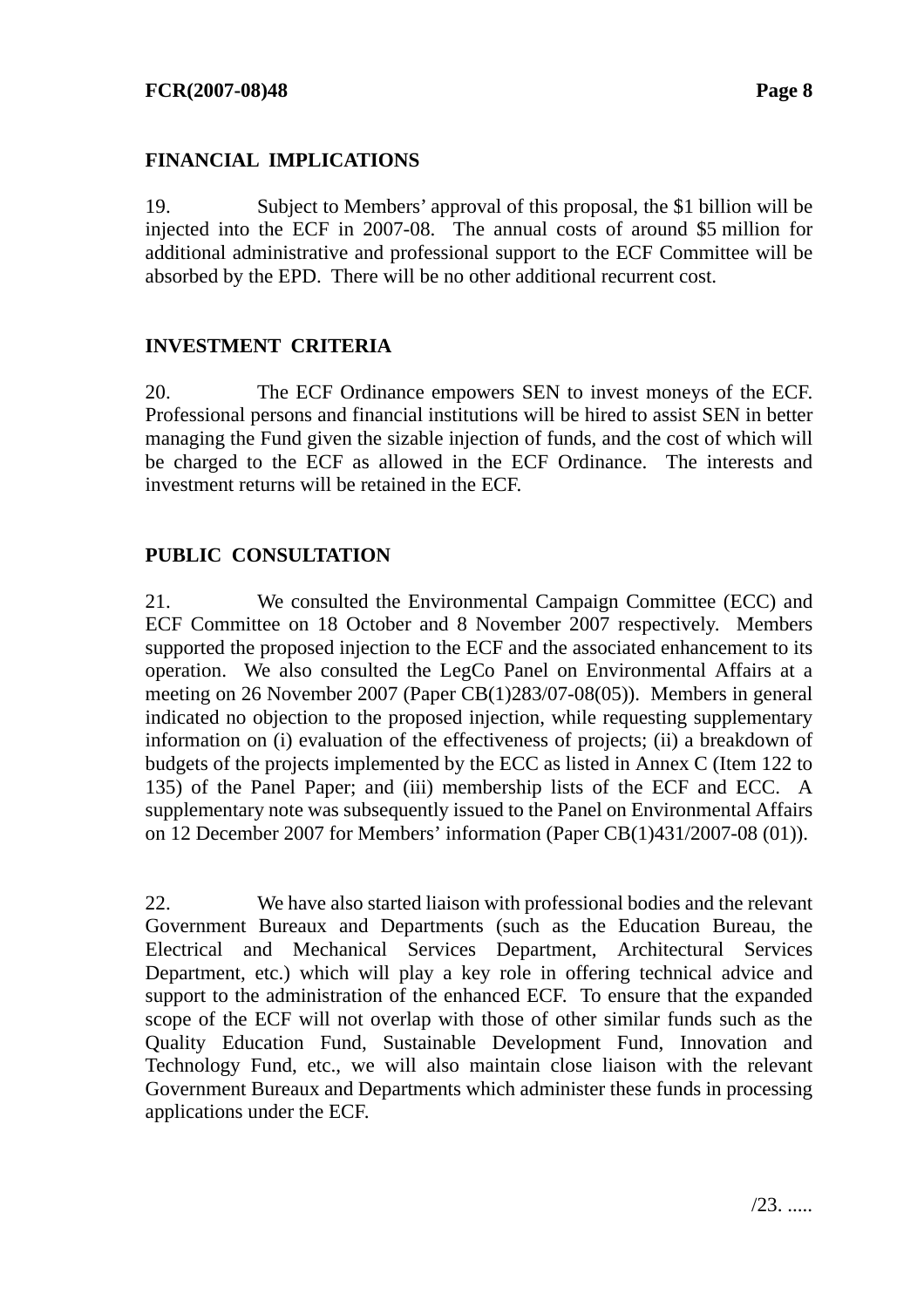23. Subject to approval of the Finance Committee on the proposed injection, rounds of consultation will be held with potential applicant groups to ensure that the injection will be utilised in a way which will best meet the community's need. The ECF Committee and its vetting sub-committees will also further develop the administrative details of the operation of ECF.

# **PUBLIC REACTION**

24. The proposed injection should be welcomed by green groups, advocates and the academic circle as an effective way to further collaborate with the Government to improve our environment and to promote public awareness on green living.

# **BACKGROUND**

25. The ECF is a statutory trust fund open to applications from local non-profit making organisations, tertiary institutions and schools. The ECF currently provides funding to five categories of projects as listed at Enclosure 2 and would not fund projects which should have been funded by the Government or other alternative funding sources. Since its establishment in 1994 under the ECF Ordinance (Cap. 450), the ECF has financed over 1 200 projects with a total commitment of \$228 million. Recipient organisations of funds came from different sectors including schools, tertiary institutes, green groups, community groups, social services groups, owners' corporations, etc.

-----------------------------------

Environmental Protection Department January 2008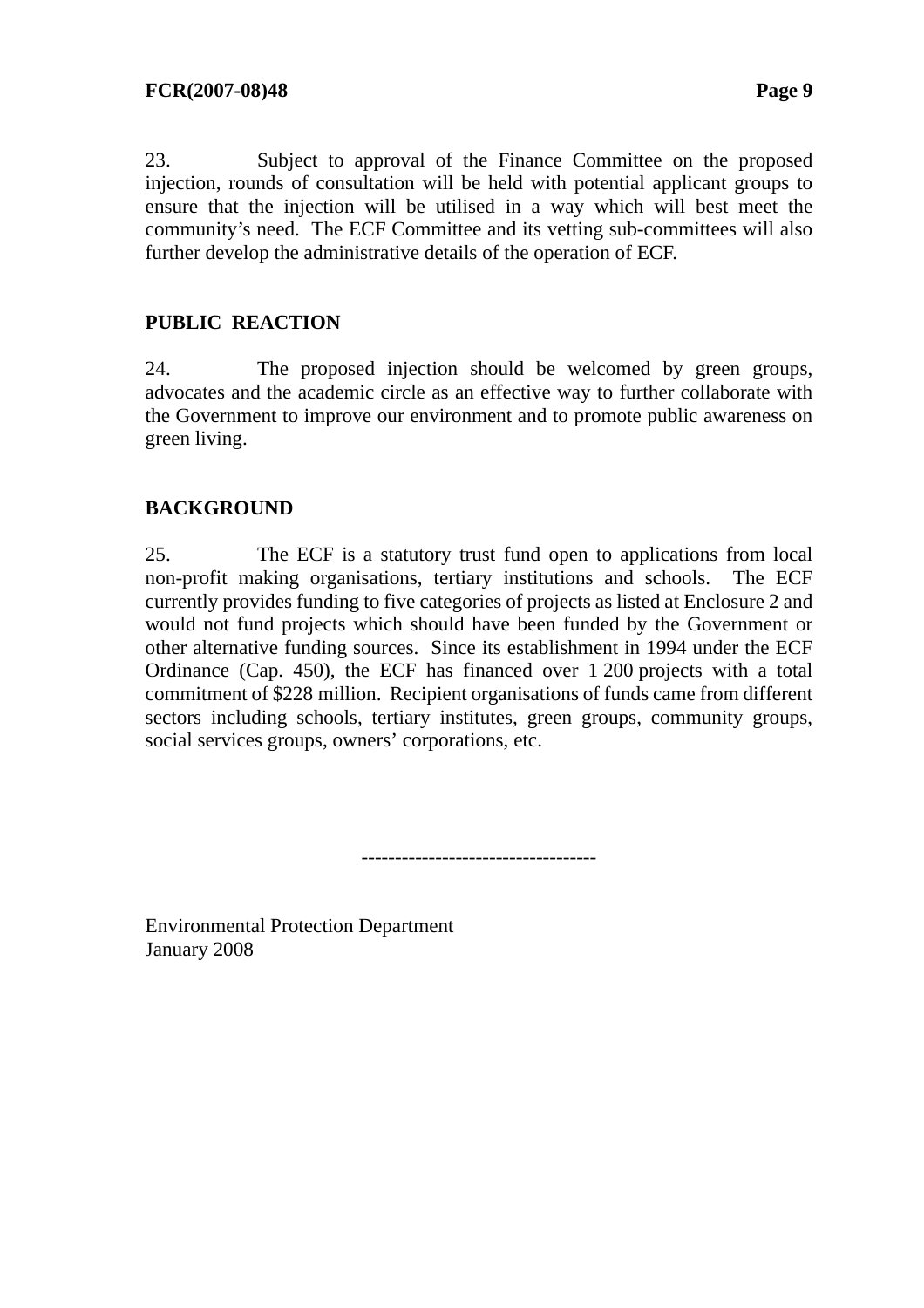# **Project examples to illustrate assessments on effectiveness**

### *(I) Environmental Education Projects*

As at 16 November 2007, 777 applications of Environmental Education and Community Action Projects were approved out of the 1 145 applications received. A total amount of about \$25.1 million was granted to a wide variety of organisations including green groups, community groups, schools and tertiary institutes as follows –

| <b>Type of applicants</b>  | Number of<br>projects approved | Approved<br>amount $(\$)$ | <b>Percentage</b> |
|----------------------------|--------------------------------|---------------------------|-------------------|
| <b>Green Groups</b>        | 144                            | 12,158,460                | 48.53%            |
| Community Groups           | 413                            | 9,872,868                 | 39.41%            |
| Schools                    | 194                            | 1,912,409                 | 7.63%             |
| <b>Tertiary Institutes</b> | 26                             | 1,108,455                 | 4.43%             |
| <b>Total</b>               | 777                            | 25,052,192                | 100%              |

- Together with the projects implemented by the ECC, a total of 911 education and community projects were supported by the ECF since 1994. Based on the reports by the organisers, more than 3 300 000 participants and 800 schools joined these projects in the past four financial years (2003-04 to 2006-/07) alone. These education and community projects helped raise environmental awareness of the public and encourage people to cultivate environmentally friendly habits. Some examples of the territory-wide projects are set out below-
	- *(a) Student Environmental Protection Ambassador (SEPA) Scheme* The number of students registered as SEPAs per year has risen from about 1 600 in 1995 when the Scheme was first launched to 16 639 students from 805 schools in 2006/07. To encourage the implementation of environmental education and activities in schools, about 90 environmental training workshops were provided to over 4 300 SEPAs and 200 teachers in 2007.
	- *(b) Hong Kong Green School Award (HKGSA)* Since the scheme was launched in 1999, a total of  $670$  schools<sup>Note</sup> have participated, including 467 secondary and primary schools and 203 pre-schools. In the 6th HKGSA in 2006/07, 111 secondary and primary schools and 126 pre-schools joined the award scheme. To enhance the teachers' competence in implementing environmental initiatives in their schools, 6 training sessions were provided to nearly 280 teachers. In addition, various environmental programmes were organised :

/over .....

 $\overline{a}$ 

Note The am and pm sections of a school will be counted as two as they are run under separate administration.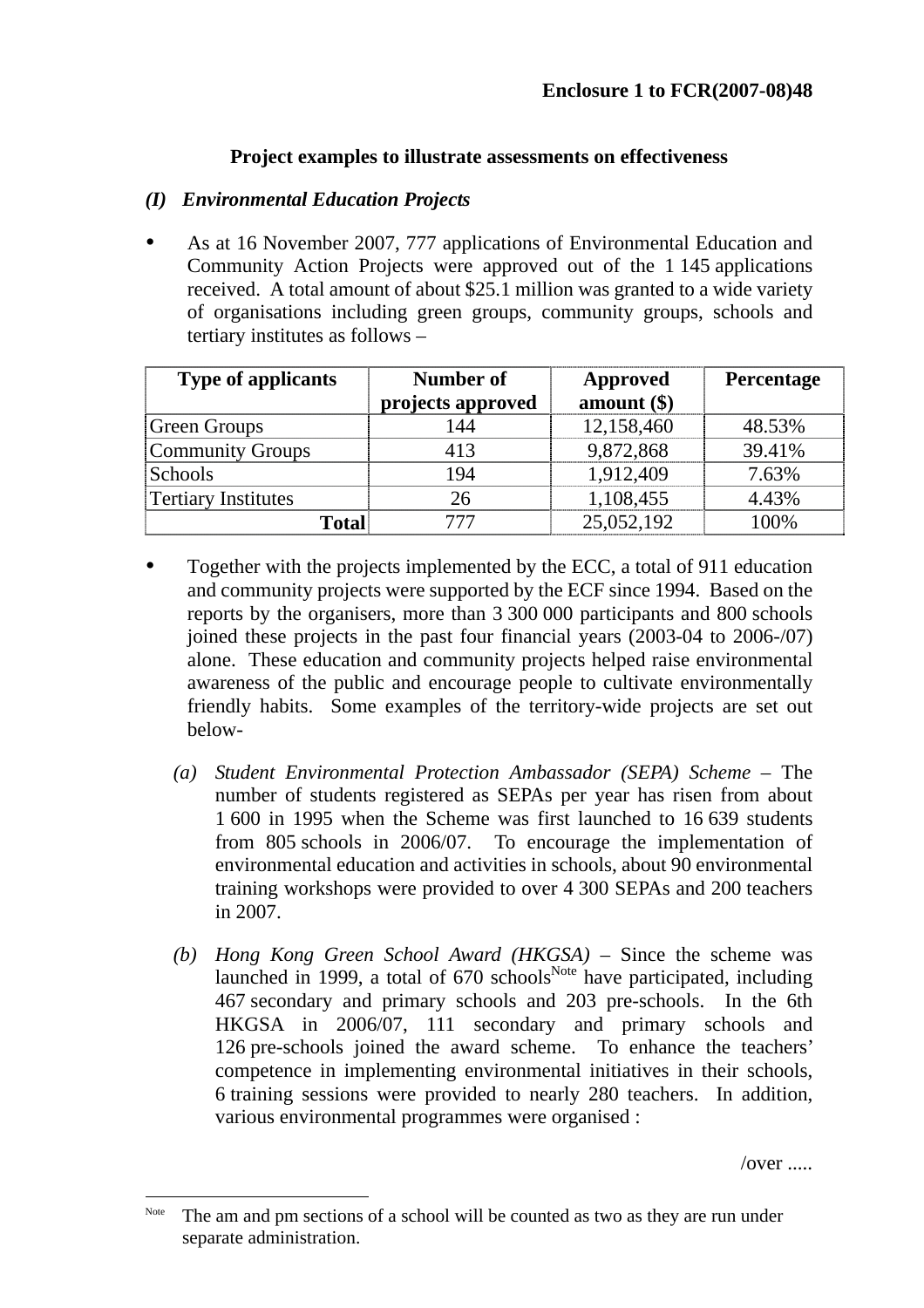- over 2 000 students submitted entries under the "Environmental Shopping Bag Design Competition";
- 154 schools participated in the "Power Saving Action in Schools" to save electricity; and
- about 200 principals, teachers and representatives of Parent-Teacher Associations joined a seminar on green lunch on 11 May 2007 where a video promo on green lunch was launched and distributed to 3 000 schools.

A survey on the 6th HKGSA conducted in October 2007 revealed that over 95% of the respondents considered the HKGSA conducive to promoting environmental protection in their schools. In addition, nearly 95% of them agreed that the award scheme was able to strengthen students' awareness in conservation of resources.

- *(c) Hong Kong Environmental Protection Festival (HKEPF)* The HKEPF is another annual campaign launched by the ECC spanning across half a year (around from December to May). In addition to a series of district environmental activities jointly organized with District Councils, non-government organisation (NGO)s, green groups and community groups, the territory-wide Waste Electrical and Electronic Equipment (WEEE) Recycling Day was the anchor event in the past two years. The WEEE Recycling Day was first introduced in December 2005 for collecting different types of WEEE such as electrical and electronic appliances, computers and associated accessories. About 200 collection points were set up with about 101 tonnes of WEEE collected on that day. Riding on the success, the event was re-launched in January 2007 with the support of 18 District Councils and 350 housing estates. The activity was extended to a two-day event with over 430 collection points. The event was again well received by public and 190 tonnes of WEEE were collected.
- *(d) "No Plastic Bag Day (*無膠袋日*)" Campaign* A series of activities including workshops, drama, competitions, etc, were organised by different green groups to inform the public of the adverse environmental impacts of plastic bags and to encourage enterprises to reduce providing plastic bags. Since its launch in April 2006, the Campaign was well received and has now become a popular event adopted by main supermarkets and chain stores such as Wellcome, PARKnSHOP, China Resources Vanguard, Watsons, Mannings, Circle K, 7-Eleven, City' Super, etc. on a monthly or weekly basis. For instance, Wellcome alone has saved over 44 million numbers of plastic bags from April 2006 to March 2007. These leading retail chains have set good examples to other retailers, particularly small and medium ones.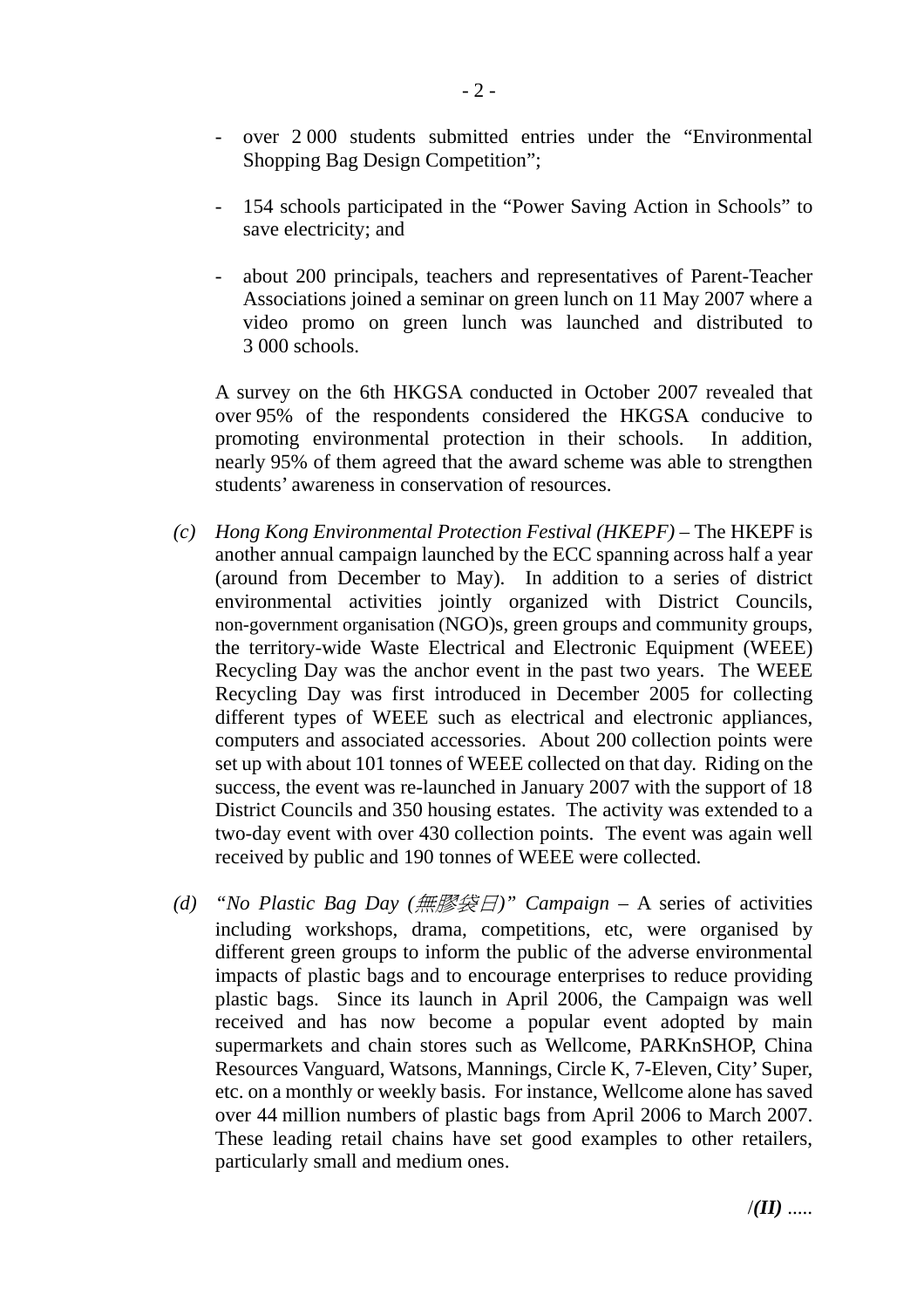### *(II) Community Waste Recovery Projects*

- 71 waste recovery projects were approved since 2001. So far, 3 679 tonnes of recyclable waste (such as paper, metals, plastics, clothes, rechargeable batteries), about 3 850 pieces of second-handed goods (such as electric appliances, computers, books, furniture) and 5 286 litres of edible oil have been recovered through these projects.
- The Environmental Protection Department launched a programme on Source Separation of Waste (SSW) in early 2005, 730 public and private housing estates/buildings have signed up to join the SSW Programme as at November 2007. To encourage more housing estates/ residential buildings to participate in the SSW Programme, the ECF has set aside \$5 million in September 2005 as partial funding support for residents' organisations and property management companies to set up their source separation facilities on floors of buildings. Among the 109 applications for partial ECF funding support received, 75 were approved with an amount of about \$2.9 million, involving about 80 300 households. 29 of them had completed the installation of waste separation facilities in their estates/buildings and the performance of these 29 participating housing estates is summarised below –

| <b>Classification of the Approved</b> | No. of  | <b>Change in Recyclable Figures</b>   |
|---------------------------------------|---------|---------------------------------------|
| <b>Applications</b>                   | estates |                                       |
| Estates with baseline recyclable data | 22      | An increase of 51 % in average in     |
| for comparison                        |         | the quantity of recyclables collected |
| Estates without baseline recyclable   | 3       | Attain an average of                  |
| data (e.g. new developments)          |         | 23 kg/household/month (i.e.           |
|                                       |         | equivalent to a gold award in the     |
|                                       |         | <b>SSW Competition Scheme)</b>        |
| Estates just installed floor based    | 3       | N.A.                                  |
| facilities and the monthly recyclable |         |                                       |
| quantities not yet ready              |         |                                       |
| Estates with figures that are         |         | N.A.                                  |
| fluctuating and /or need further      |         |                                       |
| verification                          |         |                                       |
| Total                                 | 29      |                                       |

# *(III) Research Projects*

A total of 114 research projects, covering a wide range of topics including conservation of biological diversity, waste reduction and recycling, air and water quality, use of sustainable energy, etc. were approved. All findings of the research projects were published through various channels (such as scientific journals or professional conferences) to facilitate the transfer and sharing of knowledge. Some examples of these research projects are highlighted below –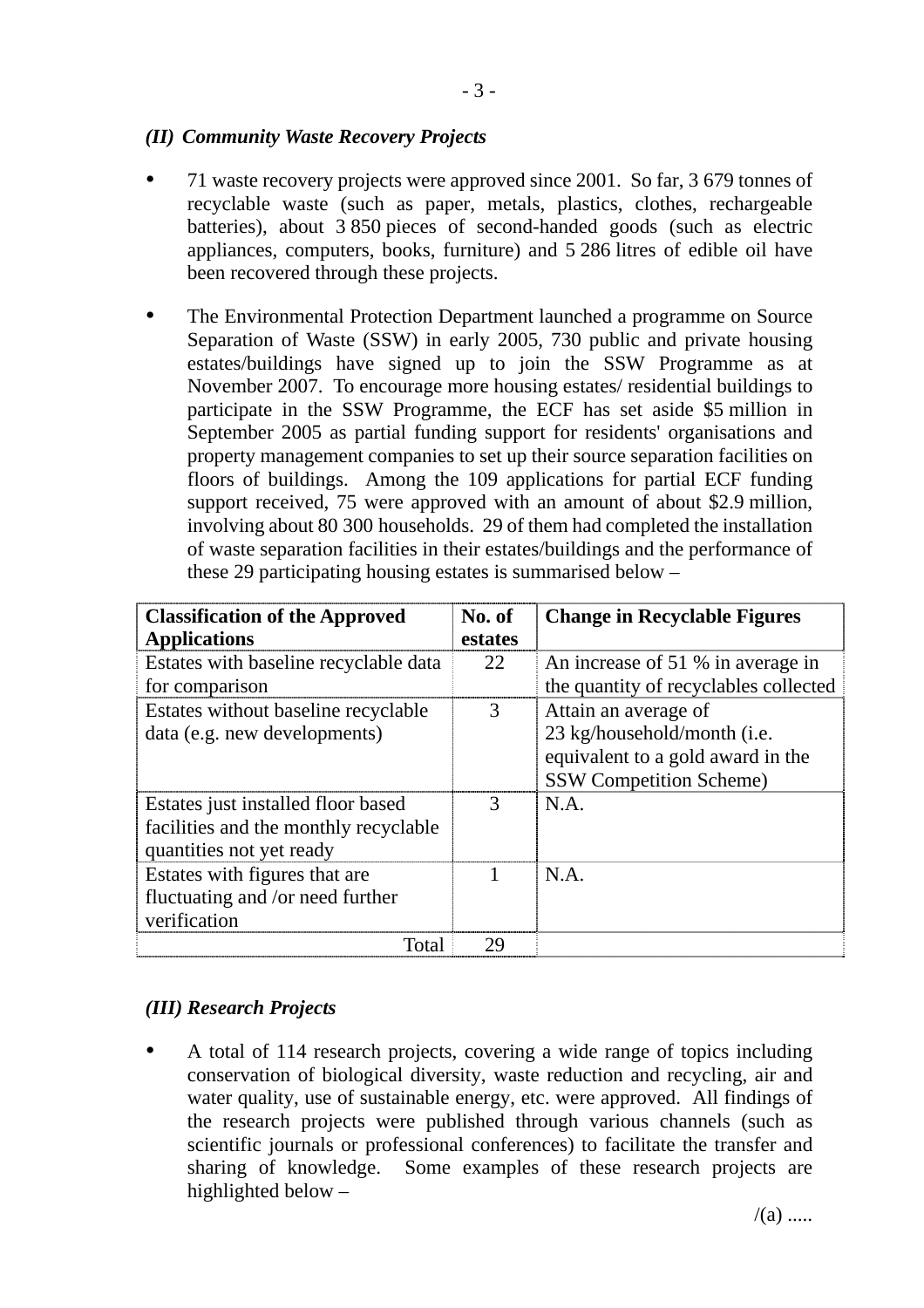- *(a) Recycling of Construction and Demolition Materials for Civil Engineering and Building Applications in Hong Kong (*回收拆建物 料以供本地土木及建築工程使用*)* – The research focused on using recycled aggregates in concrete, masonry units and road sub-base by conducting a series of comprehensive laboratory investigation. The result demonstrated that the recycled blocks could be used to replace normal blocks made with virgin materials and the performance of the recycled blocks was similar to that of the normal ones. A set of design guidelines has been produced to assist engineers to use recycled aggregates more widely in concrete applications and a quality assurance protocol has also been proposed to govern the use of recycled aggregates in Hong Kong. The principal investigator issued six conferences papers at various conferences/meetings and submitted seven journal papers of which three had been published. After completing the research work at the university, the knowledge acquired through the research project has been successfully adopted
- *(b) A biodiversity survey of Hong Kong (*香港生物多樣性調查*)* The project consisted of a systematic survey of terrestrial and freshwater biodiversity in Hong Kong, with the basic aim of identifying sites and species of special conservation value. The results have been incorporated into a computer-based Geographic Information System database and mapping facility. Members of the public can access the website created by the University of Hong Kong for summaries of the survey results. The database for all the ecological data collected during the survey can be accessed with appropriate software such as ARCVEIW or ARCINFO. The information can be overlain over existing digital maps to examine the implications of changes in land use and development for local biodiversity. The information obtained is very useful to Government planners, conservation managers, environmental consultants and researchers in a variety of fields.

by a waste recycling company in Hong Kong.

*(c) On-farm organic waste composting trial for organic farmers: demonstration project (*有機廢物農場堆肥試驗計劃*)* – This project demonstrated that the simple static composting pile set up provides a low cost and feasible technology for treating and converting piggery waste into a soil conditioner/fertilizer and the simple aeration pile composting system can be easily adapted for local farmer use. Upon successful demonstration of the composting trials at Agricultural, Fisheries and Conservation Department's Tai Lung Experimental Farm, two other on-farm composting piles were set up separately at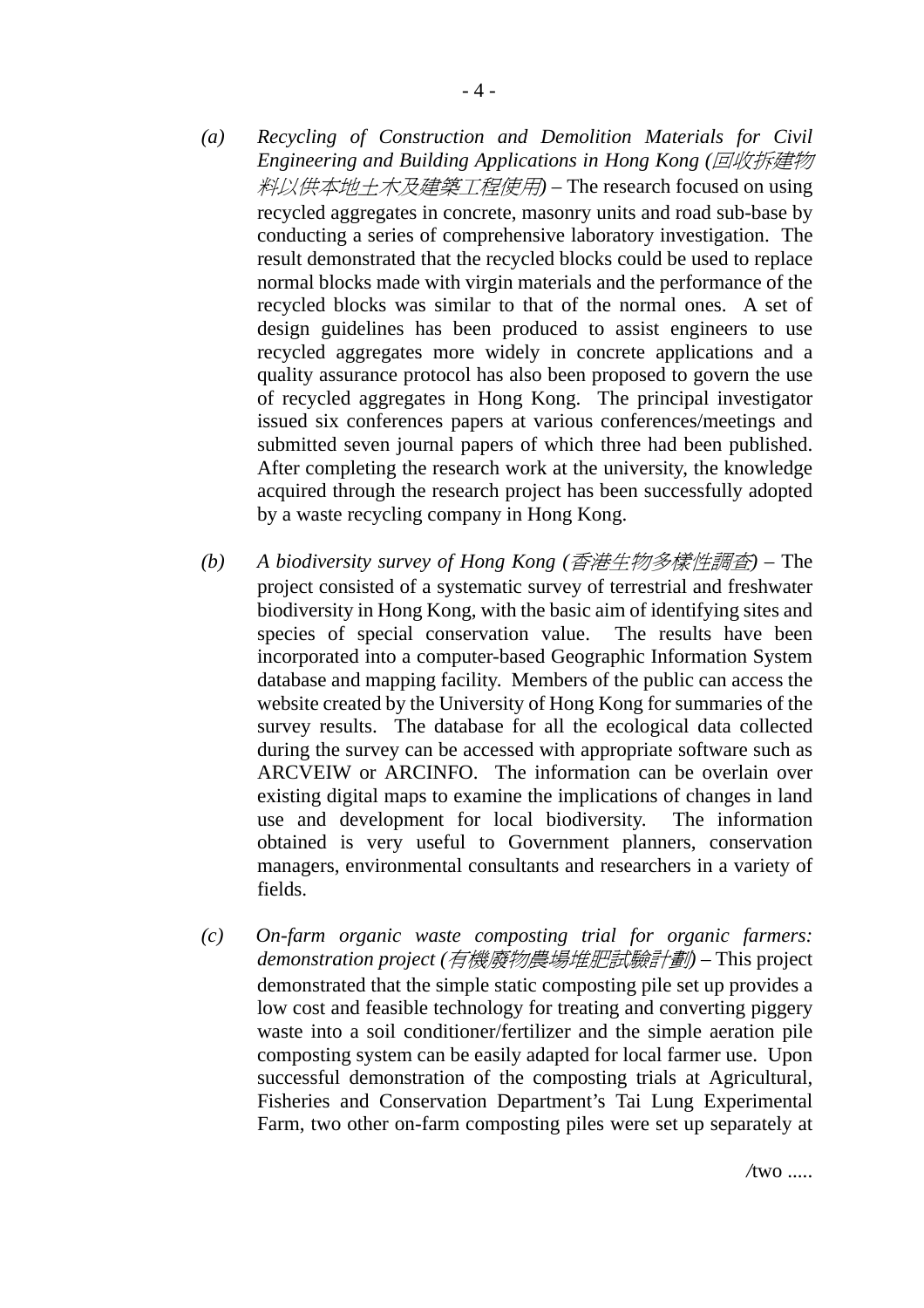two local organic farms. A seminar was held in Tai Lung Experimental Farm to introduce the technology to local farmers. An operation manual for the composting construction and operation and leaflets introducing the on-site composting technology were produced and distributed to the local agricultural sector. The manual is available on the website of Hong Kong Organic Resource Centre for public access and the site at Tai Lung will be open for visit upon request.

#### *(IV) Conservation Management Agreement (MA) Projects*

- The Conservancy Association (CA), the Hong Kong Bird Watching Society (HKBWS) and the Tai Po Environmental Association (TPEA) have implemented three MA projects at Long Valley and Fung Yuen since late 2005. The results clearly indicate that the pilot projects have been effective in conserving and enhancing the biodiversity of the concerned sites -
	- (a) In Long Valley (塱原), Rice, Water Chestnut (馬蹄) and Chinese Arrow Head (慈菇) fields, which have been absent from Hong Kong for decades, have now been reintroduced through HKBWS and CA's projects. The mean number of birds recorded in Long Valley in winter 2006-07 was 25% higher than that in winter 2005-06. New species have been recorded in Long Valley during the project period, including Rosy Pipit (*Anthus roseatus* 粉紅胸鷚) (a new record for Hong Kong), Great Bittern (*Botaurus stellaris* 大麻鳽), Pied Avocet (*Recurvirostra avosetta* 反嘴鷸), Japanese Thrush (*Turdus cardis* 烏 灰鶇), Brown-headed Thrush (*Turdus chrysolaus* 紅腹鶇) and Pale Thrush (*Turdus pallidus* 白腹鶇). The total number of bird species recorded in Long Valley has increased from 187 to 211. In addition to the direct benefit to birds and butterflies, the MA projects also increased the environmental awareness of local villagers who participated actively in these projects, through joining guided tours or getting recruited and trained as tour guides. In the past two years, 33 local landowners and 697 volunteers participated in these two MA projects in Long Valley.
	- (b) In Fung Yuen ( $\boxed{\mathbb{R}}$   $\boxed{\mathbb{R}}$ ), plantation with native tree species was established on a hill slope, which was previously covered by Mikania (薇甘菊), and a butterfly reserve with different habitat types was maintained by the TPEA. 123 butterfly species and 71 bird species were recorded in 2006 which will served as useful baseline data for comparison with future records. A total of 67 workshops with over 2,600 participants and a number of media visits were organised to promote this MA project.

-------------------------------------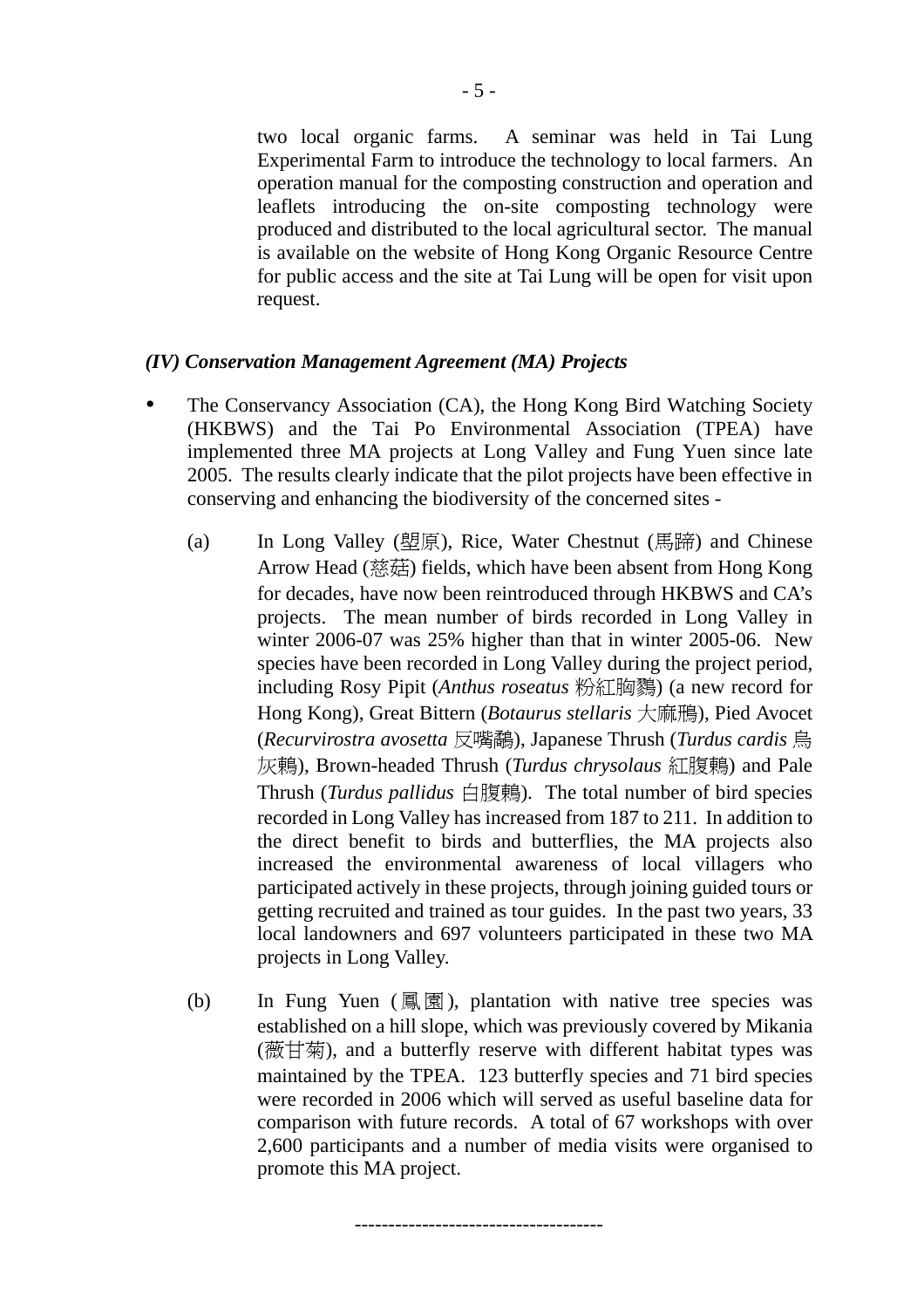# **Existing Operation of the Environment and Conservation Fund**

### *Establishment of the ECF and Vetting of Applications*

- Under the Environment and Conservation Fund (ECF) Ordinance, the Secretary for the Environment (SEN) is the trustee responsible for the administration of ECF. The ECF Committee which comprises a chairman, not more than eight non-official members appointed by the Chief Executive for a term of two years and four ex-officio members, has been set up under the Ordinance to advise SEN on the use of funds and to vet proposals for applications for the funds. The membership list is at Annex.
- The ECF Committee has established two Vetting Subcommittees (viz. Research Projects Vetting Sub-committee (RPVS) and Community Waste Recovery Projects Vetting Sub-committee (CWRPVS)) and authorised the Environmental Campaign Committee (ECC) to set up an Environmental Education and Community Action (EE&CA) Projects Vetting Sub-committee to vet ECF's EE&CA Projects. Both the RPVS and ECC can approve grants up to \$150,000 for a project. For applications exceeding this limit, the recommendations of the RPVS or ECC will have to be endorsed by the ECF Committee. The CWRPVS, on the other hand, could vet community waste recovery projects that cost \$500,000 or less. For projects exceeding \$500,000, the recommendations of the Sub-committee will have to be approved by ECF Committee. The CWRPVS is also responsible for vetting applications for the Programme on Source Separation of Domestic Waste with a maximum grant of \$250,000 per housing estate.

# *Types of ECF Projects*

Annex

- In addition to the core environmental education projects carried out by the ECC, the projects supported by the ECF cover a wide spectrum of educational, research and other projects and activities in relation to environmental and conservation matters. They are grouped under the following five categories, each being vetted against a separate set of funding guidelines –
	- (i) Community Waste Recovery Projects (社區廢物回收項目);
		- Action projects, which are community-based and result-oriented, to enhance awareness and ensure sustained participation of the public in waste prevention and recovery. Such projects should bring about sustained and tangible effect in local communities, and thus should not be one-off publicity events.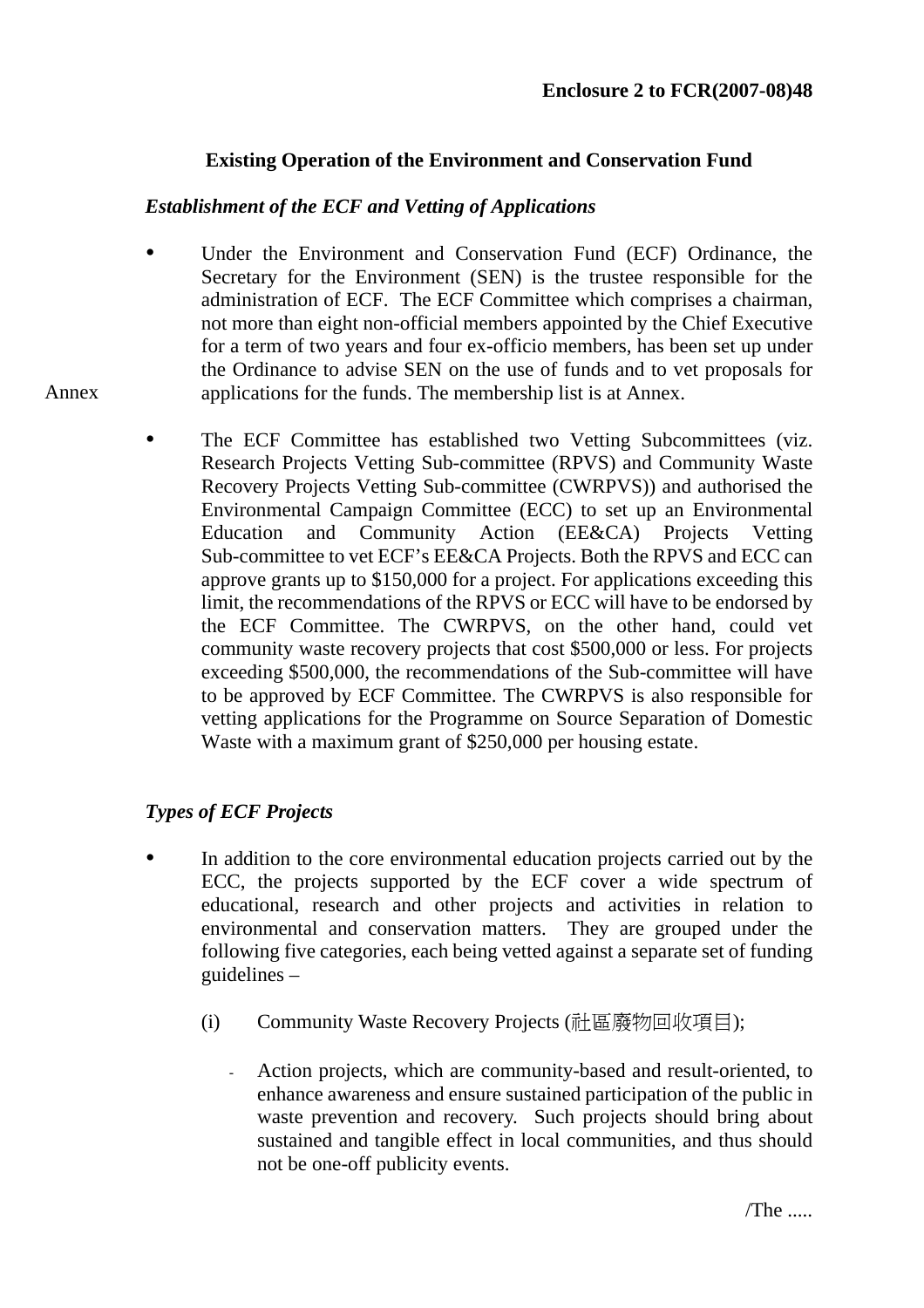- The Source Separation of Domestic Waste Programme provides partial funding to housing estates/ residential buildings to purchase and install waste separation facilities on each floor of the buildings and to broaden the types of recyclables to be recovered. It aims to make waste separation more convenient to residents and mobilize their participation in waste separation and recovery.
- (ii) Environmental Education and Community Action Projects (環保教 育和社區參與項目);
	- Educational programmes or activities to enhance community awareness of environmental problems in Hong Kong and environmental projects in which individual groups are mobilized to take direct and positive action to improve and conserve the environment in Hong Kong.
- (iii) Pilot Nature Conservation Management Agreement Projects (自然保 育管理協議項目);
	- Projects that contribute to enhancing the conservation of the sites concerned through management agreements between non-governmental organisations and landowners. Under these agreements, NGOs may provide landowners with financial incentives in exchange for management rights over their land or their cooperation in enhancing conservation of the priority sites.
- (iv) Public Education Programme on Management of Municipal Waste (《都市固體廢物管理政策大綱(2005-2014)》之公眾教育計劃); and
	- Programme to promote the policy initiatives set out in the Policy Framework for the Management of Municipal Solid Waste (2005-2014) in accordance with the proposed timetable. The Government will identify the target policy initiatives / themes at least once a year and openly invite proposals.
- (v) Research and Technology Demonstration Projects (研究/技術示範 項目).
	- Projects that have contribution in a direct and practical way towards the environmental improvement and conservation of the local environment and should not be too theoretical in nature. They include the introduction and development of new technologies, such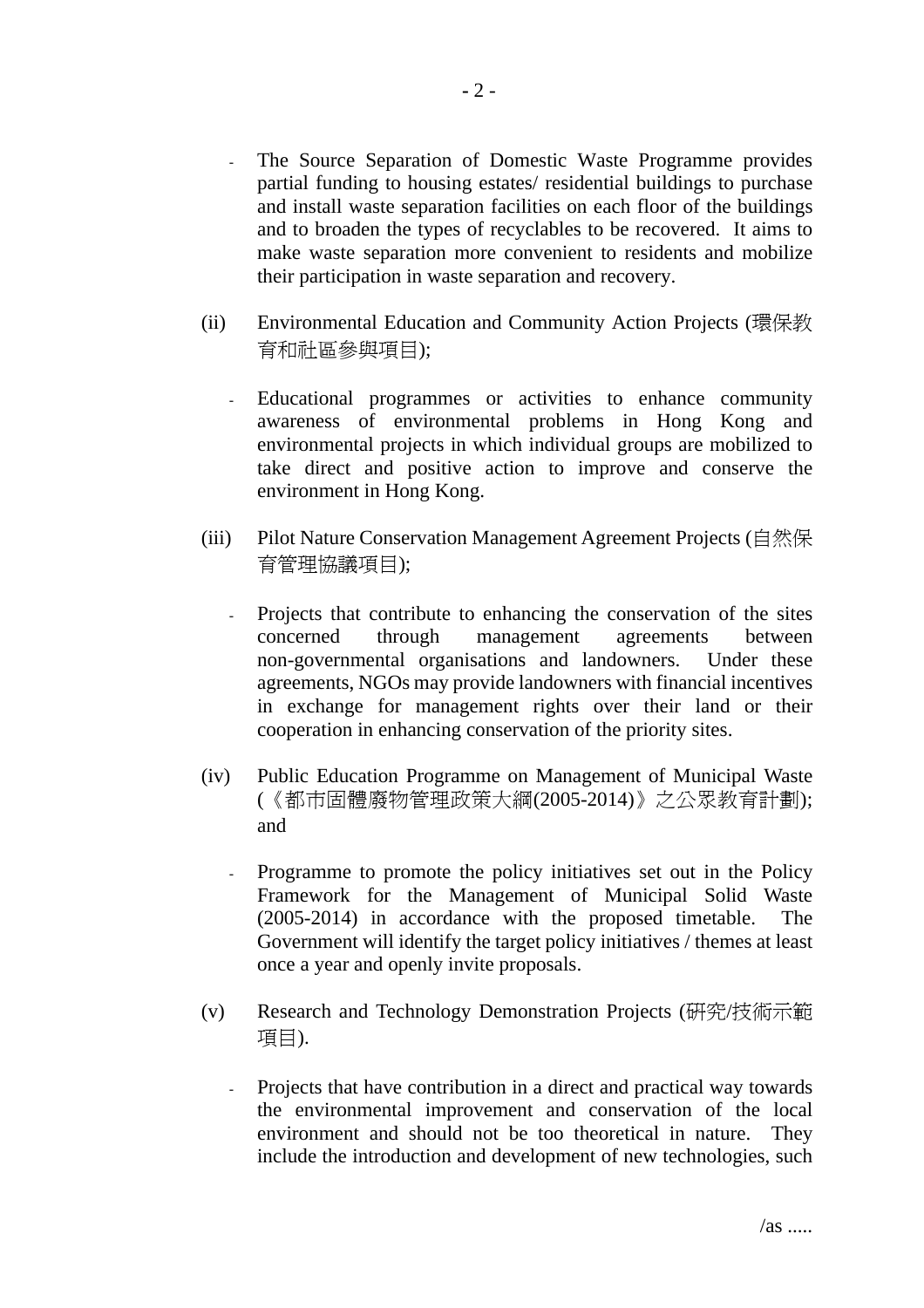as the technology on waste minimization and recycling. For technology demonstration projects in particular, projects should promote waste minimisation and recycling technologies and encourage the adoption of these technologies by different sectors in Hong Kong. The benefits must accrue to one or more industries, and not just to individual companies. Successful projects should be publicised so as to disseminate the results of completed projects and to ensure widespread adoption of the technologies by relevant sectors.

#### *Assessment Criteria*

- The following criteria, which have been adopted and progressively refined by the ECF Committee over the past 13 years, form the basis for assessing funding applications –
	- (a) projects must contribute to the overall environment of Hong Kong, to raise environmental awareness of the local community, or to mobilize the community to take action to improve the environment;
	- (b) the benefits must accrue to the district/local community as a whole, and not just to individuals, a single private organisation or a consortium of private companies;
	- (c) projects must be non-profit making in nature; and
	- (d) in considering a project proposal, due consideration is given to  $-$ 
		- (i) the benefits that it will bring to Hong Kong's environment, ecology, flora and fauna etc., or the extent to which it will enhance the environmental awareness of local community;
		- (ii) whether there is a demonstrable need for the proposed project;
		- (iii) whether the programmes of the project proposal can bring about positive impacts in the longer run;
		- (iv) the technical and project management capability of the applicant, as well as the past performance of the applicant, including the effectiveness of past projects, and the applicant's ability to comply with the funding conditions;
		- (v) whether the proposed schedule of implementation is well-planned and practicable, and the duration is reasonable;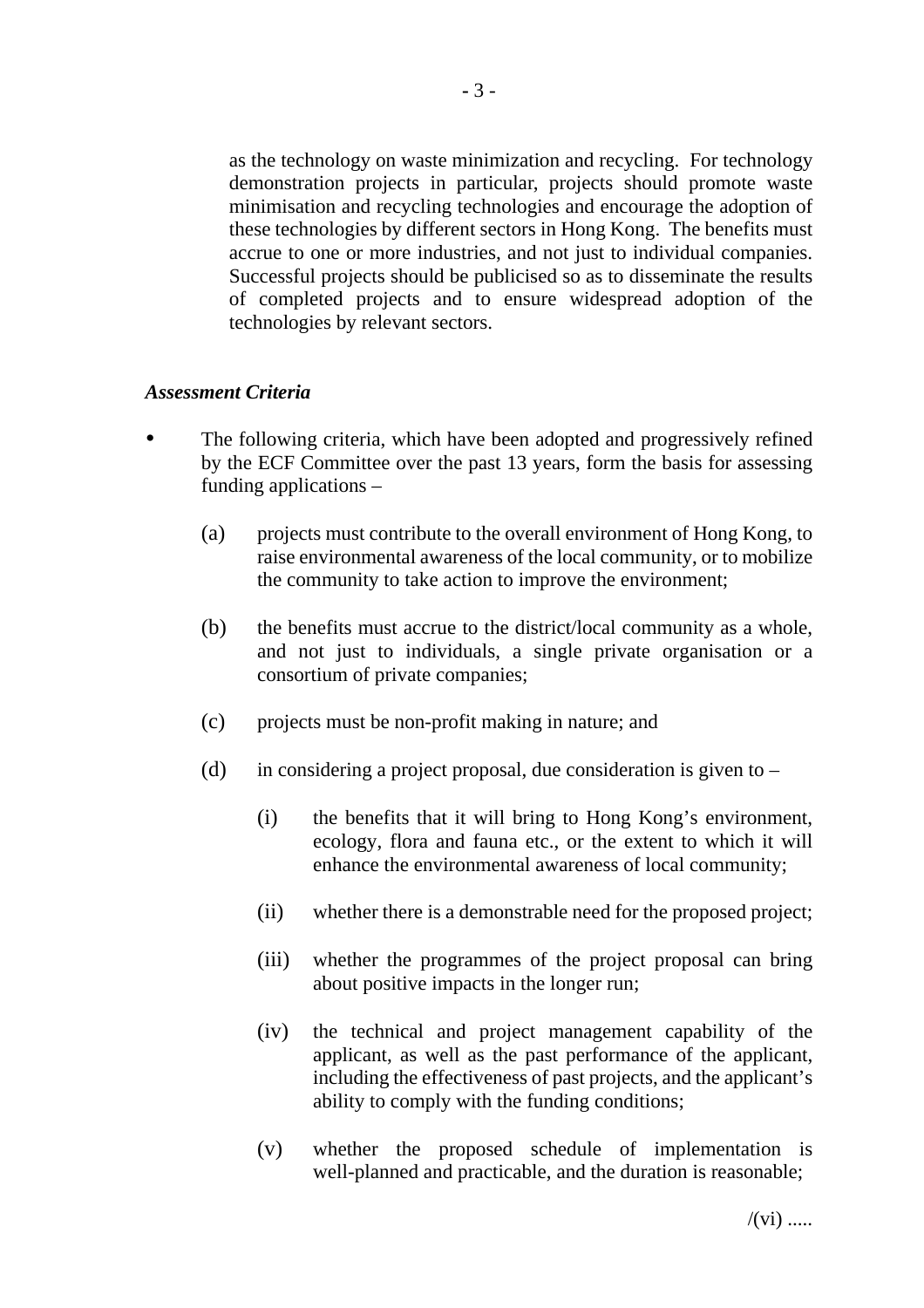- (vi) whether the proposed budget is prudent, realistic and cost-effective, with full justification for every expenditure item;
- (vii) whether the proposed project has alternative sources of funding support;
- (viii) whether the proposed project should more appropriately be funded by other sources;
- (ix) whether there is or likely to be a duplication of the work already or currently carried out by other groups; and
- (x) if recurrent expenditure is incurred, whether the proposed project has potential to become self-sufficient after a certain period of time.

# *Monitoring of Approved Projects*

- Project proponents are required to set out targets/deliverables in their funding applications. After funding has been approved, project proponents are required to submit regular progress reports to the Secretariat of the ECF Committee for review.
- Payments to the project proponents are made by installments. Project proponents must submit reports proving satisfactory progress of the projects before installments are disbursed.
- The ECF Committee, Vetting Subcommittees or the Secretariat to the ECF Committee may carry out inspections to examine the progress of the projects.

# *Project Income*

• To ensure the best use of public fund, all income arising from an approved project should be ploughed back into the project account for running the project.

/*Statement* **.....**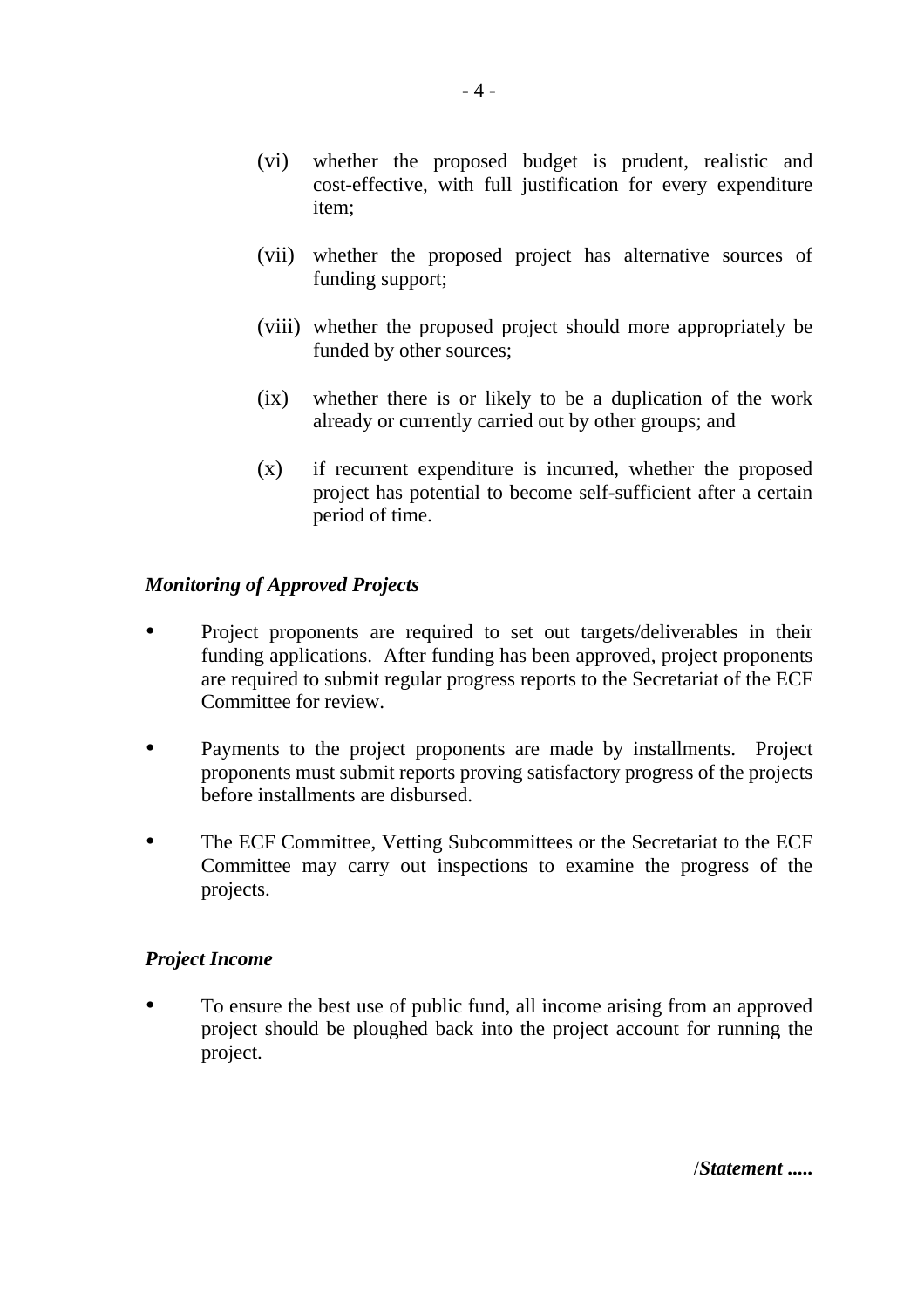#### *Statement of Accounts*

For projects costing over \$150,000, audited statements of account have to be prepared once a year and within two months of the completion of the project. For projects costing \$150,000 or less, only a complete statement of accounts, together with the original copy of invoices and receipts are required.

### *Title and Procurement of Equipment and Capital Items*

The ECF currently only supports capital items in special circumstances where such items are absolutely necessary for carrying out of the proposed projects. In some research projects and waste recovery projects, some minor tools or equipment may be required. The ownership of these items will rest with the Government. The Secretariat to the ECF Committee keeps an inventory of these funded items and put them to beneficial use in other projects wherever possible.

-----------------------------------